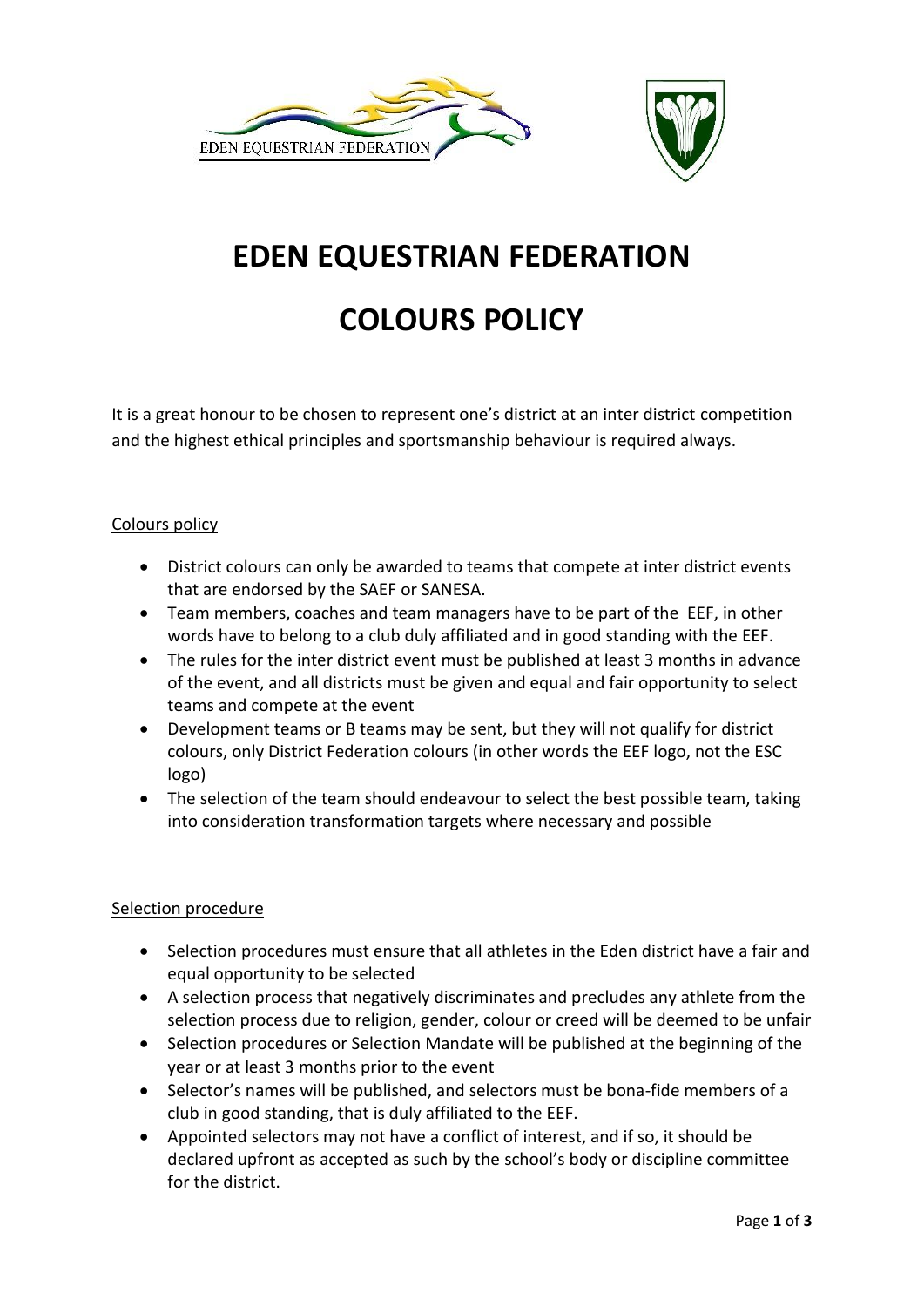• Any selection dispute must be referred to the EEF, who will, if necessary refer it for arbitration to the Eden Sports Council. Any athlete bypassing this process, will automatically forfeit the opportunity to be part of a district team and can face disciplinary action as a result.

#### Selection Mandate

- Selection Mandates for each event should be lodged with EEF as soon as they are approved by the discipline or schools body, and at the time of publishing the mandate to participants
- Whenever a team is to be selected, the published mandate must be circulated to all those who are interested in participating, irrespective of their capacity, to provide everyone a fair chance of becoming eligible for team selection
- Sample Selection Mandate Template
	- o Team type
		- District team
		- District development team
	- o Objective of the selection
		- To select the best team in the best district
		- To select the best horse and rider combinations
		- To select a team based on age and experience
		- $\blacksquare$  To select a friendship team
	- o Method of selection
		- Conduct trials
		- Use a ranking method
		- Use a series of events or competitions
	- o Define the selection procedure
		- $\blacksquare$  List the dates of the selection
		- List the competitions where selectors will select
		- $\blacksquare$  List the minimum requirements for selection eligibility (age, competition level, experience, pre-qualification, horse/rider combination)
		- List the last date for selection
		- List the date for team announcement
		- List the selectors
		- $\blacksquare$  List the minute taker, data collator, chairman of the selectors)
		- List the conflict of interest declaration for selectors (if any)

#### Team philosophy